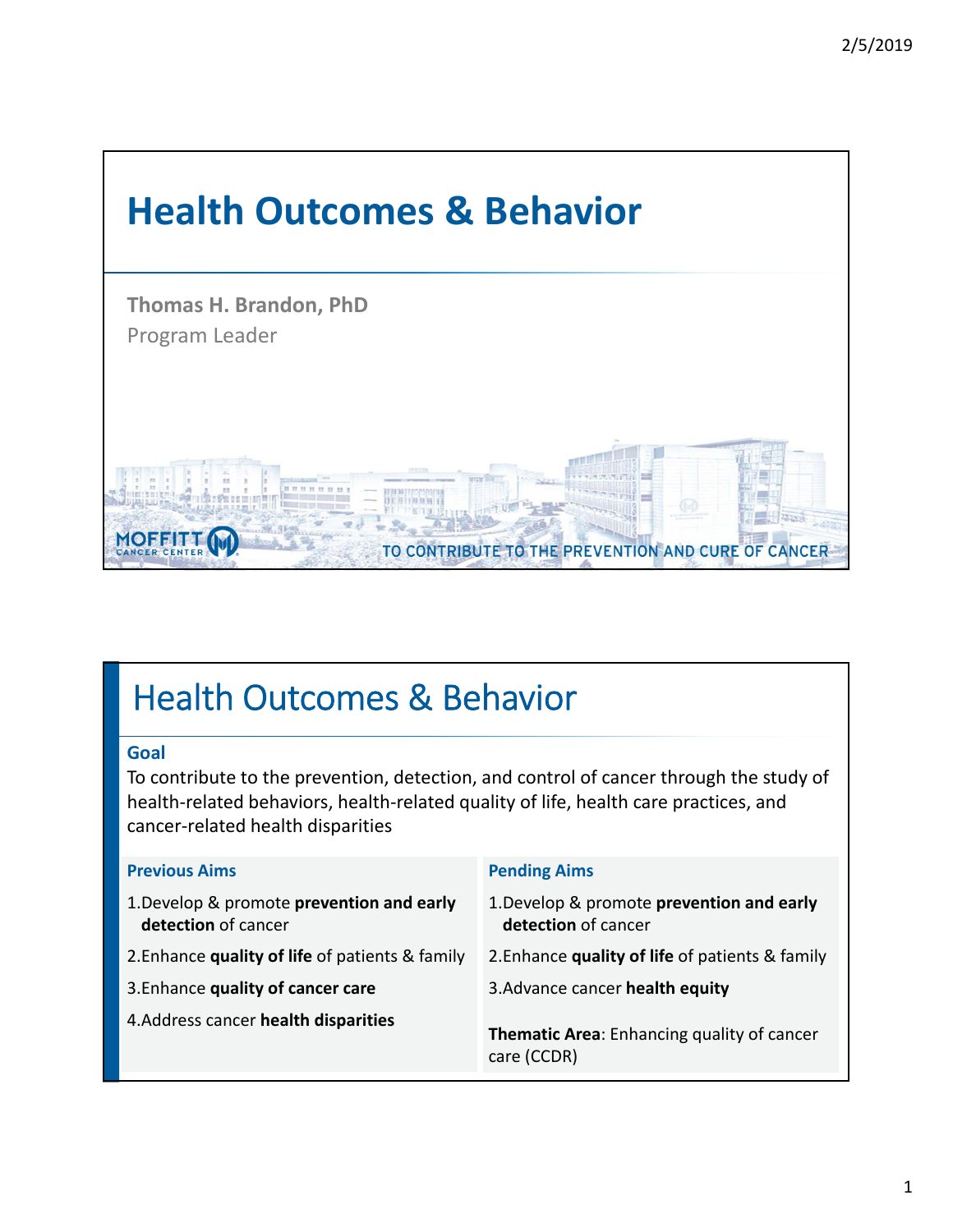

# Advice from 2018 EAC

| <b>Advice</b>                                           | <b>Action</b>                                |
|---------------------------------------------------------|----------------------------------------------|
| Consider dropping Aim 3                                 | Dropped Aim 3                                |
| Build depth in other aims                               | Growing the HOB Program                      |
|                                                         | Hired Dr. Christy (Aims 1, 3)                |
|                                                         | Hiring QOL/PRO (Aim 2)                       |
|                                                         | Expecting 3-4 additional lines before CCSG   |
| Look for ways to build CCD research                     | Fostering CCD research                       |
| Hires that "bleed" into CCD                             | Internal funding                             |
| Encourage current faculty to move into CCD<br>$\bullet$ | Bringing in clinical scientists<br>$\bullet$ |
|                                                         | • Protected research time                    |
|                                                         | Mentoring plan<br>$\bullet$                  |
|                                                         | External searches                            |
| Similar advice emerged from Program Retreat             |                                              |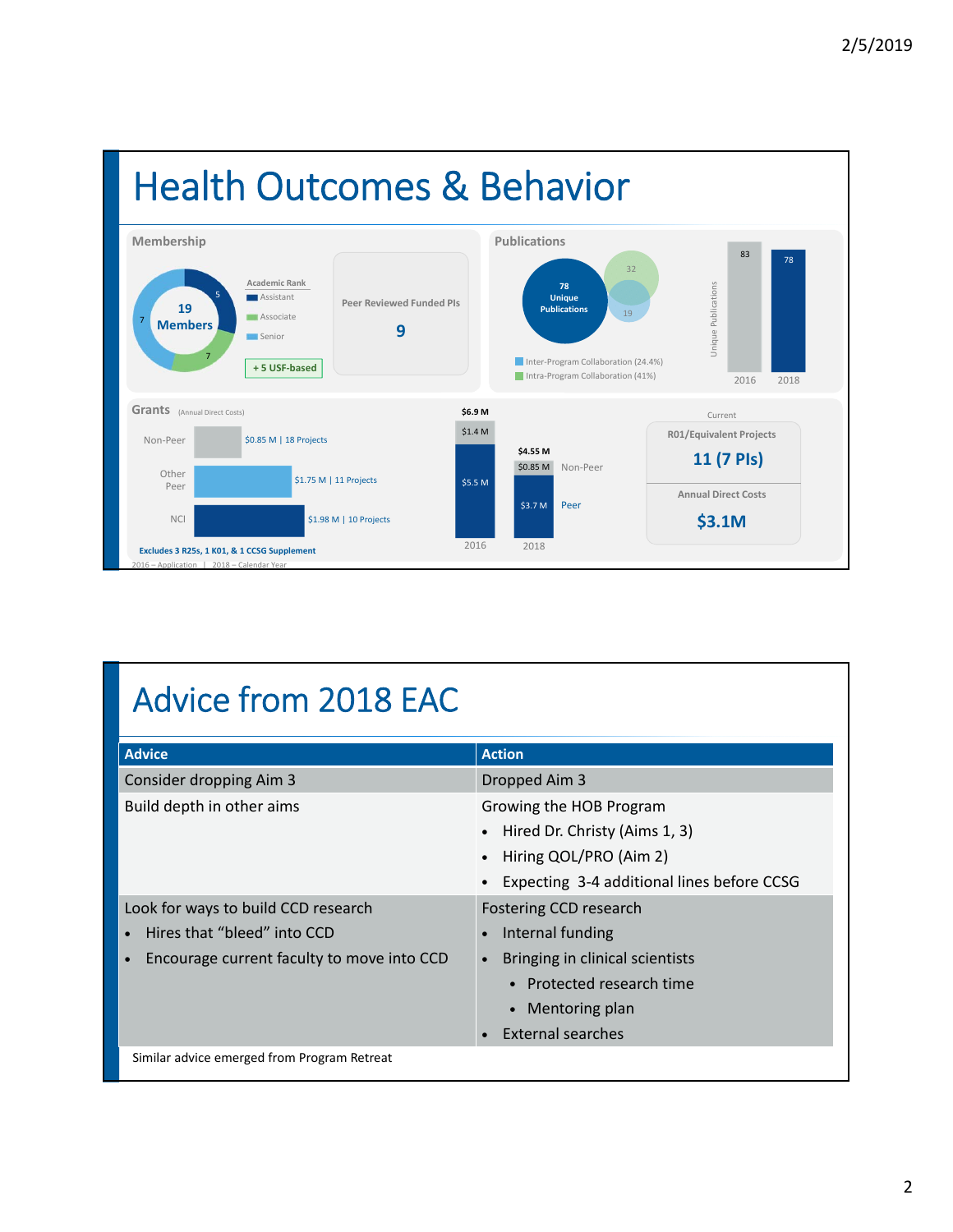# Changes in Membership

## **New Faculty Member**



- **Shannon Christy, PhD**
	- Assistant Member
	- Research:
		- Prevention & early detection (Aim 1)
		- Health Disparities (Aim 3)
	- Multi-level interventions
	- **Previous R25 fellow**

#### **Upcoming Departures**

- **Teresita Munoz‐Antonia, PhD**
	- Health Disparities
- **David Drobes, PhD** ■ Tobacco Research
- **David Evans, PhD**
	- Tobacco Research

#### **Recruitment ‐ 4 Open Positions**

- **Program Co‐Leader (Aim 2‐3)**
- **QOL/PRO (Aim 2)**
- **2 Open Area/Open Rank** (for Drobes/Evans)
	- Preference: Tobacco or CCDR

## R01‐Equivalent Grant Update – Last Year

|   | <b>Type</b>        | PI(s)                      | <b>Title</b>                                                                                    | <b>End Date</b> |
|---|--------------------|----------------------------|-------------------------------------------------------------------------------------------------|-----------------|
|   | <b>NCI R01</b>     | <b>Brandon/Simmons</b>     | Expanding the reach of a validated smoking-cessation intervention: A<br>Spanish-language RCT    | 7/21            |
|   | <b>FI JFK</b>      | <b>Drobes</b>              | Facilitating smoking cessation with reduced nicotine cigarettes                                 | 2/21            |
| 3 | $FI$ $B-C$         | Gwede                      | Community CARES: A Multilevel Intervention to Increase Colorectal Cancer<br>Screening Adherence | 2/22            |
| 4 | <b>NCI P20</b>     | Meade/Cress                | Southeast Partnership for Improving Research & Training in Cancer Health<br><b>Disparities</b>  | 8/21            |
| 5 | <b>NCLR01</b>      | 8 <sup>th</sup> Percentile |                                                                                                 |                 |
| 6 | NCLR <sub>01</sub> | 8 <sup>th</sup> Percentile |                                                                                                 |                 |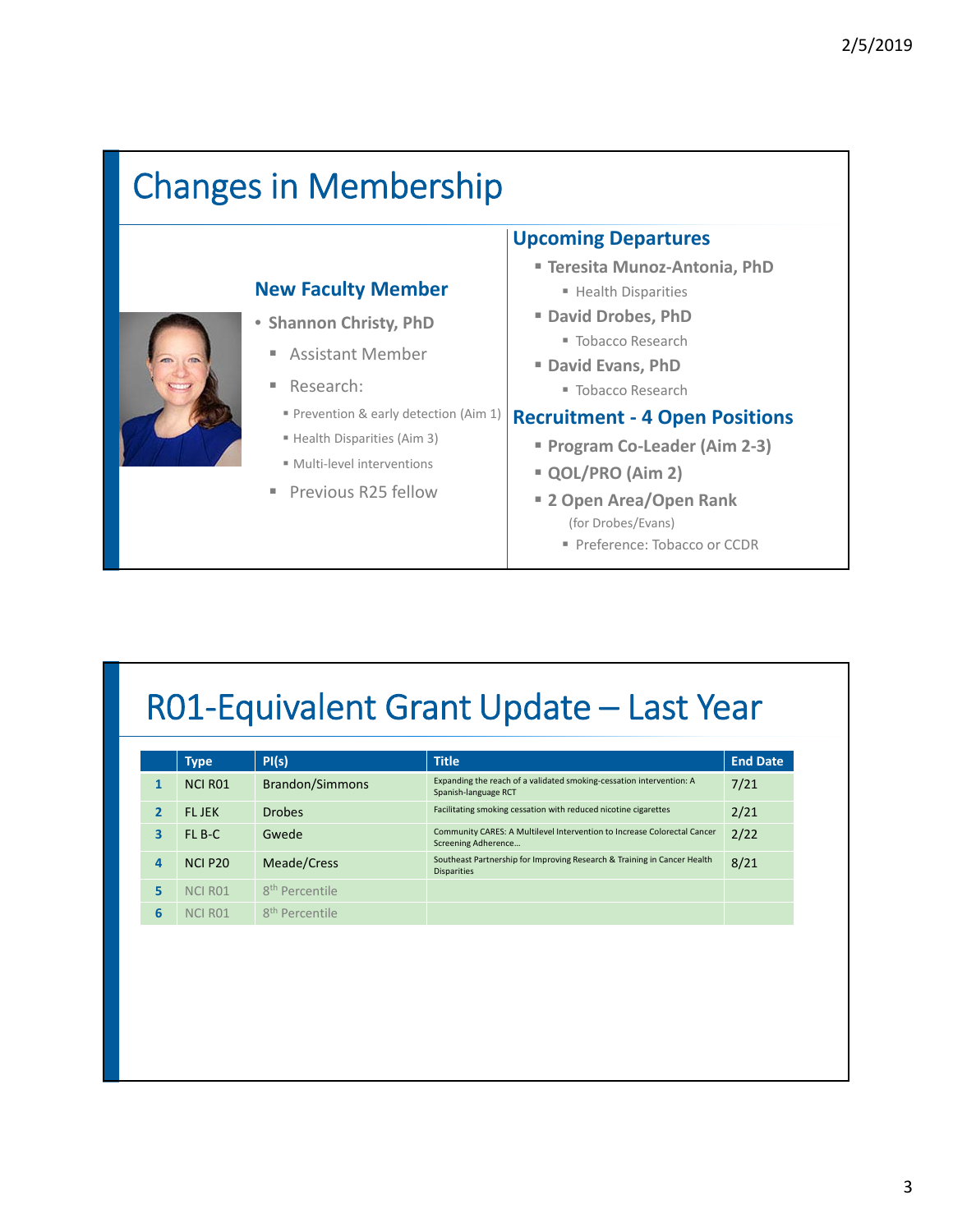|                         | <b>Type</b>      | PI(s)                  | <b>Title</b>                                                                                            | <b>End Date</b> |
|-------------------------|------------------|------------------------|---------------------------------------------------------------------------------------------------------|-----------------|
| $\mathbf{1}$            | <b>NCI R01</b>   | <b>Brandon/Simmons</b> | Expanding the reach of a validated smoking-cessation intervention: A<br>Spanish-language RCT            | 7/21            |
| $\overline{2}$          | <b>FLJEK</b>     | <b>Drobes</b>          | Facilitating smoking cessation with reduced nicotine cigarettes                                         | 2/21            |
| $\overline{\mathbf{3}}$ | FL B-C           | Gwede                  | Community CARES: A Multilevel Intervention to Increase Colorectal Cancer<br>Screening Adherence         | 2/22            |
| $\overline{4}$          | <b>NCI P20</b>   | Meade/Cress            | Southeast Partnership for Improving Research & Training in Cancer Health<br><b>Disparities</b>          | 8/21            |
| 5                       | <b>NCI R01</b>   | <b>Jim</b>             | Improving Prediction of Chemotherapy-Induced Nausea: Integrating Genes,<br>Behavior, and the Microbiome | 5/23            |
| 6                       | <b>NCI R01</b>   | <b>Jim</b>             | Randomized Placebo Controlled Trial of Bupropion for Cancer Related<br>Fatigue                          | 5/23            |
| $\overline{7}$          | <b>NCCIH R34</b> | Vinci                  | Development of a Mindfulness-Based Treatment for the Reduction of<br>Alcohol Use and Smoking Cessation  | 6/21            |
| 8                       | NIDA R34         | Impact Score: 21       |                                                                                                         | 3/22            |

### R01 CA214647: Randomized Placebo‐Controlled Trial of Bupropion for Cancer‐Related Fatigue



- outcomes) in fatigued breast cancer survivors
- 2. To evaluate the tolerability of bupropion
- 3. To explore the effects of bupropion on inflammation and cortisol
- 4. To explore associations of CYP2B6\*6 genotype with bupropion metabolism & fatigue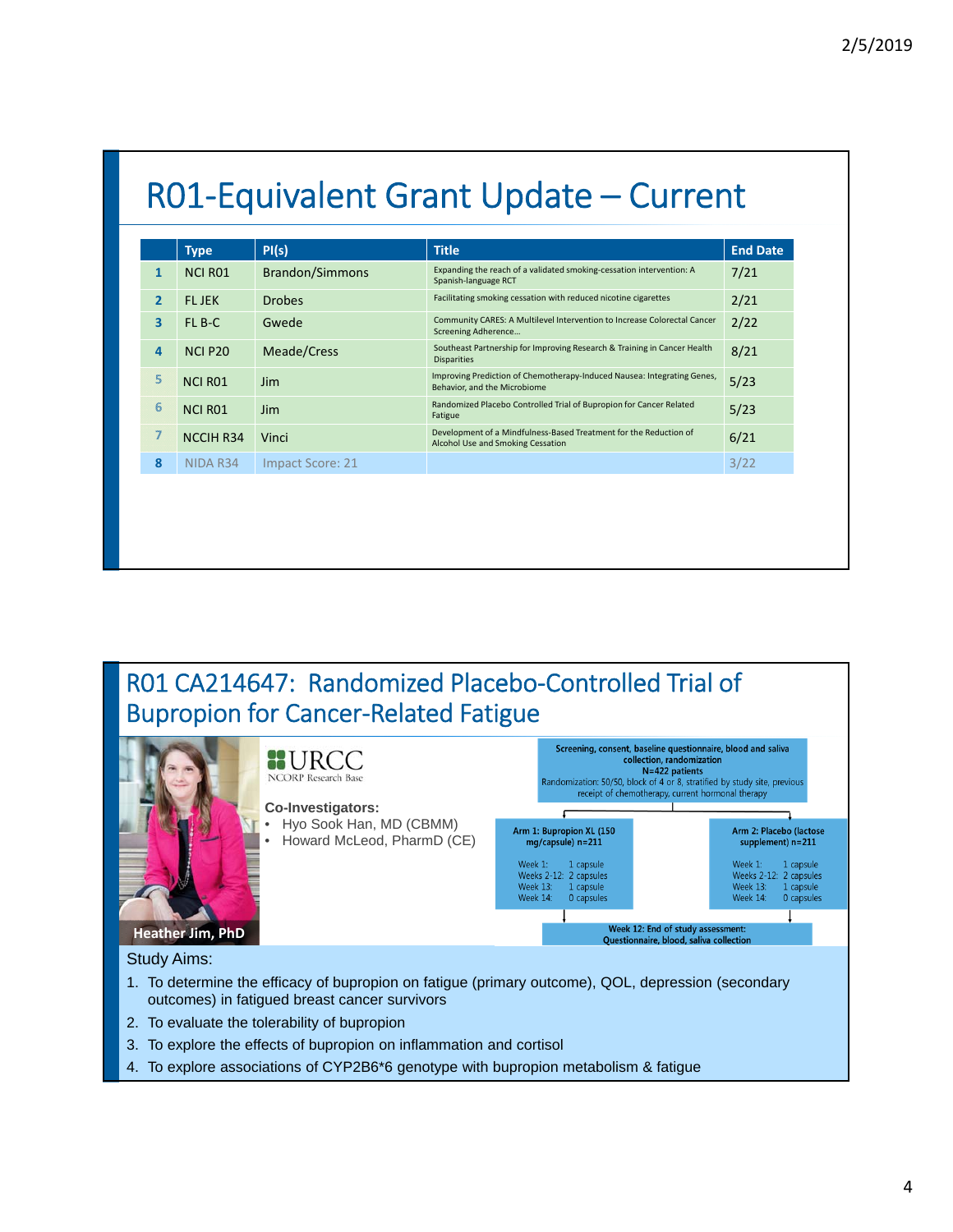### R01 CA219389: Improving Prediction of Chemotherapy‐Induced Nausea & Vomiting (CINV): Integrating Genes, Behavior, & the Microbiome



4. To explore composition and gene expression of gut microbiome as risk factors for CINV